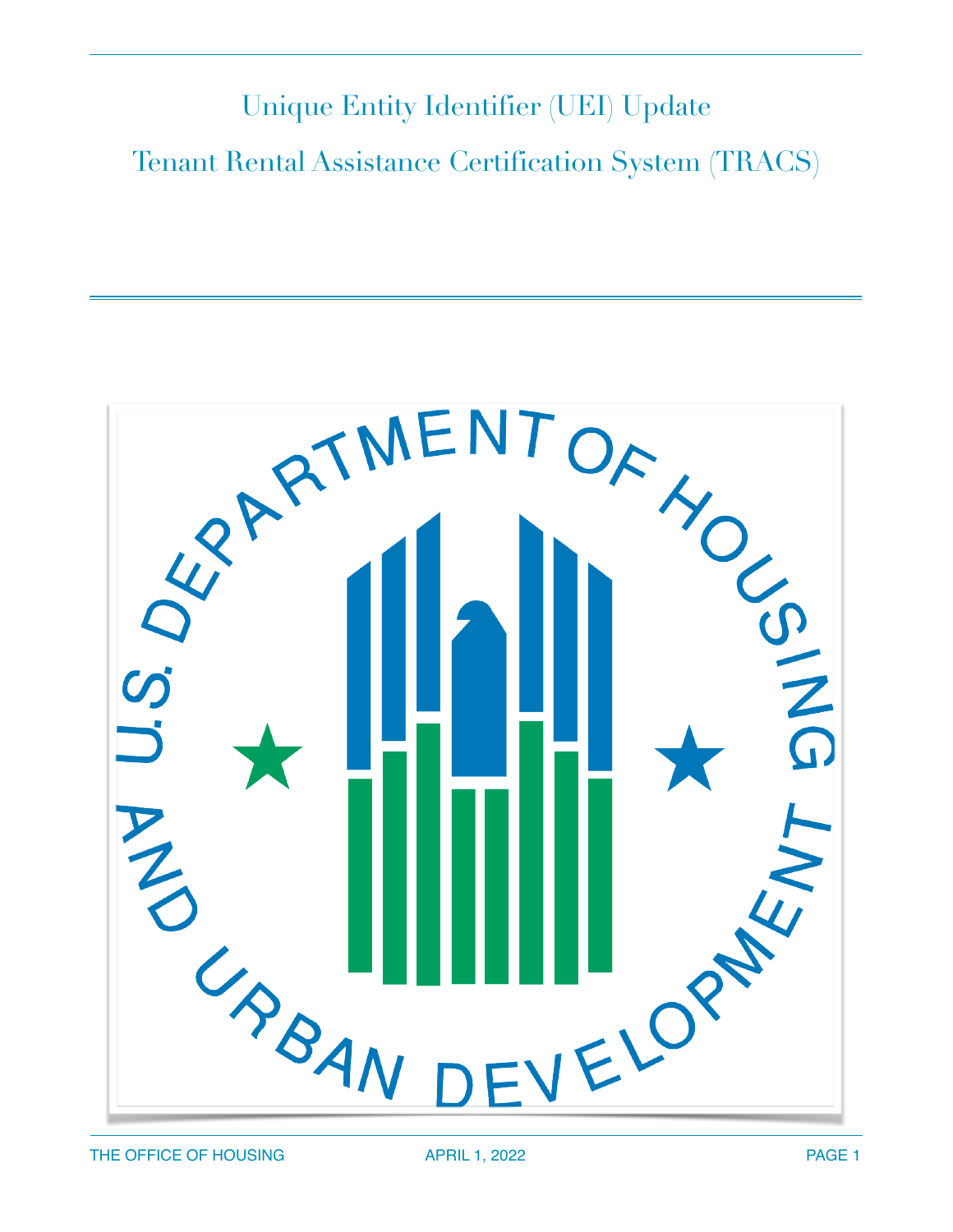## **Description**

The U. S. Federal government has used services from Dun and Bradstreet to both identify (using the DUNS® number) and validate/verify federal contractors since 1978. In 1998, entities were required to get a DUNS number by the Federal Acquisition Regulation (FAR). In 2008, this requirement expanded to federal financial assistance, affecting over 630,000 public and private entities seeking federal contracts and/or grants.

A Unique Entity Identifier (UEI) is replacing the DUNS unique number assigned to all entities (public and private companies, individuals, institutions, or organizations) who register to do business with the federal government. New UEIs will be automatically assigned to entities registered in SAM at a future date. UEI should be used in place of DUNS numbers after April 1, 2022.

## **The New UEI Standard**

The standard for the new unique Entity ID has been published in the Federal Register. The new UEI is stored as a 12-character, alpha-numeric value within databases and passed as such within interfaces and extracts. This 12-character value will adhere to the following rules:

- The letters "O" and "I" will not be used to avoid confusion with zero and one
- The first character will not be zero to avoid cutting off digits that can occur during data imports, for example, when importing data into spreadsheet programs.
- Nine-digit sequences will not be used in the identifier to avoid collision with the nine-digit DUNS number or Taxpayer Identification Number (TIN).
- The first five characters will be structured to avoid collision with the Commercial and Government Entity code formatting or CAGE code.
- The UEI will not be case sensitive.
- The final character will be a checksum of the first 11 characters. Checksums are used to detect errors within data.
- The UEI will not contain the entity's Electronic Funds Transfer (EFT) Indicator. The EFT Indicator will remain a separate field in SAM.gov.